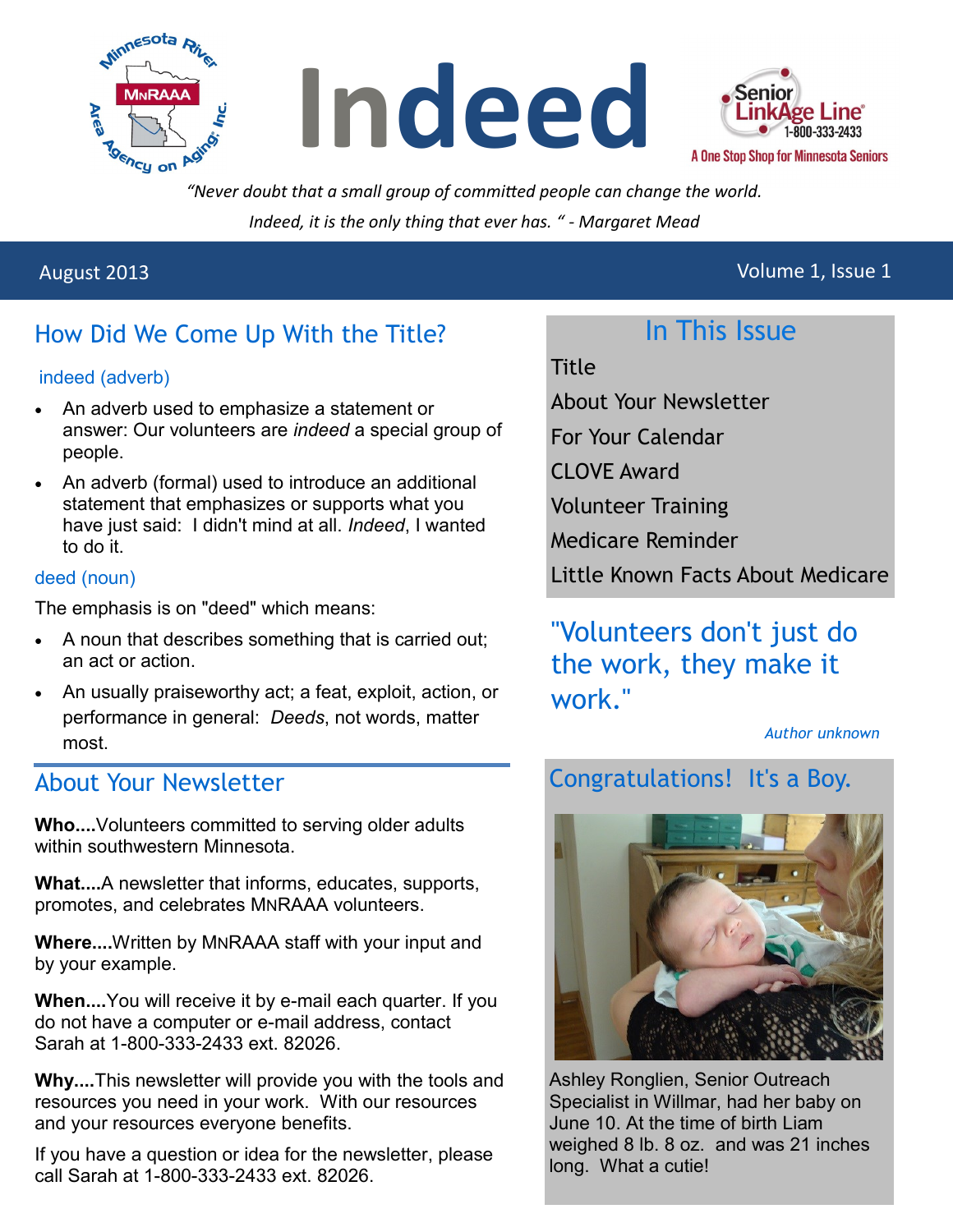#### **MNRAAA Volunteers - Mankato**



**L-R, Back** - Judy Blume, Senior LinkAge Line® Administrative Assistant; Marilyn Dundas; Marlene Cain; Myra Battenfeld; Judy Ehmke; Wayne Johansen; Tom Helfter; Wanda Domeier; and Jerry Crawford

**Middle** - Stephanie McCabe, Senior Outreach Specialist; Jo Cattrysse; Marilyn Dundas; Joyce Borneke, JoAnn Tuvey; Sally Webster; Char Frankenberry; Pat Kruger; Mary Mortier; Lucy Paquin; Roger Elmquist; and Sarah Reiman, Volunteer Coordinator

**Front** - Susan Chen; Sylvan Struck; Bev Johnson; Jodi Weller; Sister Rita Schwalbe; Jerry Engstrom; and Henry Kress

**Not Pictured** - Cindy Chadwick, Cherry Jeske, Boyd Kramer, Dave Lamson, Michelle Malakowsky, Gloria Pudewell, and Clifford Vrieze

#### Medicare Reminder

**Extra Help or Low Income Subsidy (LIS)** Extra Help is available for beneficiaries with limited income and assets through the Social Security Administration (SSA) to help pay for their prescription medication costs. Qualified beneficiaries receive help in paying their premiums, deductibles, co-payments and co-insurance. There is Full and Partial Extra Help available. If you qualify for Partial Extra Help, you will pay a lower premium for your Medicare Part D plan, have a smaller deductible, lower co-payments for your prescriptions and no "donut hole". If you qualify for Full Extra Help, you will not have a premium if you enroll in a "benchmark plan". You will not have a deductible and your co-payments will not be more than \$3.50 for generic prescriptions and \$6.60 for brand-name prescriptions that are on your plan's formulary.

## Your Calendar

**August 14:** 10am - 2pm Waseca - Booth at Senior & Caregiver Expo

**August 14:** 4pm - 6pm Waseca - Welcome to Medicare Class

**August 14:** 10am - 4pm Morton - Booth at Lower Sioux Health and Wellness Fair

**August 15:** 12pm - 6:30pm Marshall - Booth at Veterans Expo

**August 21:** 4pm - 6pm Fairmont - Welcome to Medicare Class

**August 27:** 9am - 9pm MNRAAA at MN Board on Aging booth at the State Fair

**August 28:** 1pm - 3pm Lakefield - Welcome to Medicare Class

**September 19:** 2pm - 4pm St. Peter booth at St. Peter Senior Expo

**September 25:** 10am - 3pm Willmar - Volunteer Quarterly Training, Rice Memorial Hospital

**October 7:** 9am - 1pm Mankato - Volunteer Quarterly Training

**October 9:** 4pm - 6pm St. Peter - "What's New in Medicare for 2014" **Presentation** 

**October 15 - December 7, 2013:**

Medicare Open Enrollment Period

For more information on these events, please contact Sarah at 1-800-333-2433 ext. 82026.